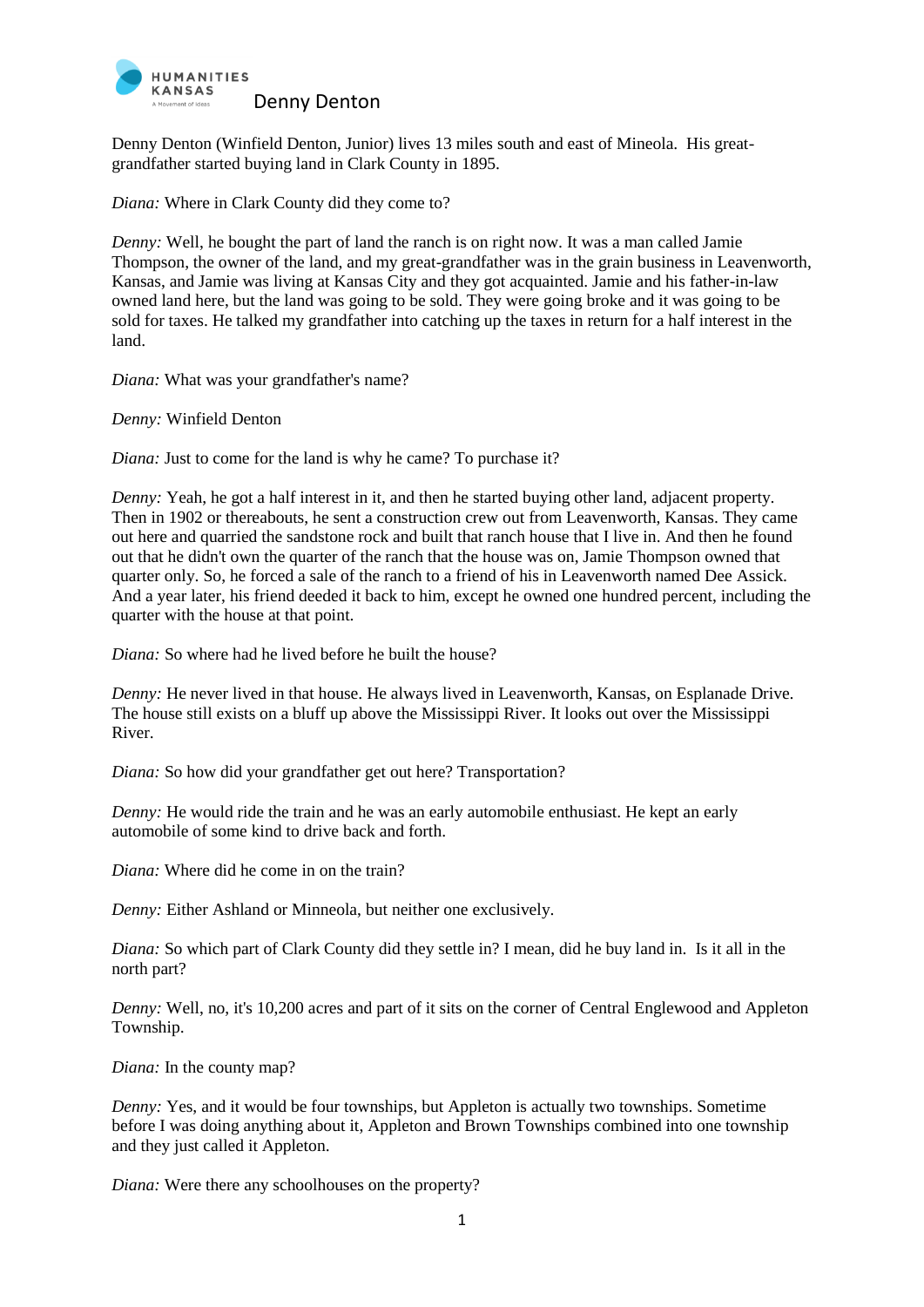

*Denny:* Yes, there was.

*Diana:* Do you know what they were called?

*Denny:* Yes, it was called Walnut Hill School.

*Diana:* Was it pretty close to the ranch house?

*Denny:* Not real close, it would be two miles north and one mile west. Supposedly, the teacher stayed at the ranch house.

*Diana:* Was your grandfather married when he came out?

*Denny:* Oh, yes. He was married and had adult children by the time he bought the ranch. And in 1908, he sent his son Robert out, and he managed the ranch from 1908 to about 1912 as a sheep operation.

*Diana:* What type of land the ranch is made up of.

*Denny:* Well, the ranch is made up of roughly 1,300 acres of farmland and the rest of it is all in grassland. The farm land is all on the north end because the ranch sits where Clark County switches from farmland to grassland. You know, everything south of the ranch is grass all the way to Highway 160 and everything north of it is farmland all the way to Ford County line.

*Diana:* So what kind of farm ground is it? Is it rich soil?

*Denny:* The farm ground that we have is... when I was doing land judging in 4-H, it was class one farm ground, and you had to downgrade it to class two for lack of rainfall.

*Diana:* So, the grassland, is it all native grass?

*Denny:* Well, they broke out some canyons and stuff in the early day, and they didn't farm it very long, I should say, ridge tops. I don't know when they were put back to grass, but certainly before World War II and maybe quite a bit before that.

I'm not sure. I don't know if anybody knows for sure now, but the ranch had its own elevator. According to my Grandma Denton, he tore down an elevator in Beloit, Kansas, put it on a railroad and brought it to Minneola and brought it out the ranch and assembled it in the side of a little canyon at the north end of the ranch, in the farmland.

*Diana:* It was a wooden elevator?

*Denny:* It was an old wooden elevator. It was still standing, well when I moved back home in '93, it was still standing.

*Diana:* What kind of crops have been grown?

*Denny:* Well, right now, like everyone in the area, we do wheat, milo, fallow rotation. Before that, from the time my dad moved back to the ranch in 1949, it was pretty much just straight, every other year, wheat. Which was pretty much what everybody did at that point in time.

*Diana:* Has the way you farm wheat changed?

*Denny:* Oh yes. The farming methods when I moved back in '93, it was still traditional around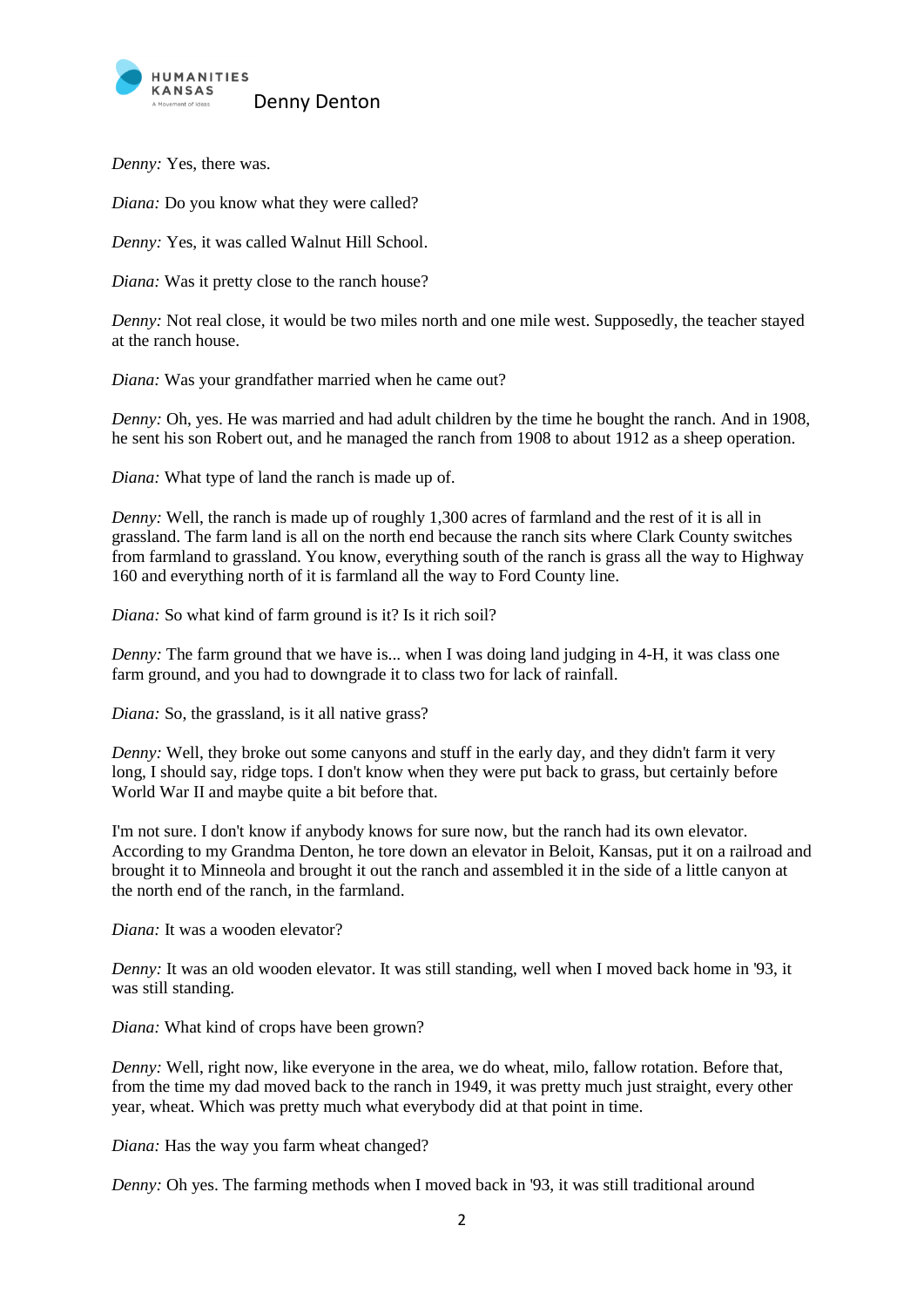

Minneola, that every other year wheat farming you'd leave the wheat stubble to grow up in weeds and then farm it the next spring. And just within a few years, everybody started growing no-till milo. At that point in time, the prevailing thing became one third wheat, one third milo and one third fallow. As long as I farmed, I did it a little different, because I wanted wheat for wheat pasture every year. So I used the four year rotation.

*Diana:* Is no-till more productive than actually cleaning off the fields every time.

*Denny:* For milo, no-till is a necessity. You're just not going to grow it otherwise. They've never managed to prove that no-till wheat is more productive than traditional wheat. What you can say is that you always have cover on the ground if you're no-tilling and it doesn't turn into a dust bowl in a drought.

*Diana:* Yes, which is common, right?

*Denny:* No, people are having to go back to conventional till because of herbicide resistance and the constantly increasing price of herbicide. Most of them will conventional-till wheat, but if you're going to grow milo, you have to no-till. It's just mandatory.

*Diana:* So how has farm equipment changed from the time your grandfather first started farming? Did he use horses or oxen?

*Denny:* He had to have, but you know, he was a wealthy man, for one thing, so they had what was supposed to be the biggest gasoline powered tractor you could buy at that point in time. It was called the Big Four Tractor.

We have a picture of it in Minneola in front of the railroad station, pulling six grain wagons, except they aren't loaded with grain, they're loaded with wool from the sheep. But they ran that elevator as a country elevator. So, the local farmers could bring grain there and they'd buy it. They had a scale and a wagon down inside the elevator and then they would.... I don't actually have a picture of it, but I'm pretty sure that they would haul the grain in a six-wagon train too. I'm told that a grain wagon could hold about 200 bushels.

*Diana:* So about the size of a small truck?

*Denny:* Yes, it would be about the size of a semi now.

*Diana:* Did they cut their own wheat?

*Denny:* Yes, they did.

*Diana:* What would they use?

*Denny:* There was a shed on the side of the wooden elevator and they had a threshing machine and a steam tractor that ran it. I have picture of that.

*Diana:* Did they use a pull-type combine with a tractor or something?

*Denny:* No, back in those days they used a... oh, what did they call them? They just bundled the wheat. And then they'd throw it in the threshing machine and you'd have a big pile of straw, and then they would have a wagon that the grain would run into. I do have a picture of the threshing machine and the steam tractor and the wagon.

*Diana:* Did they do something with all of the straw that they got off of it?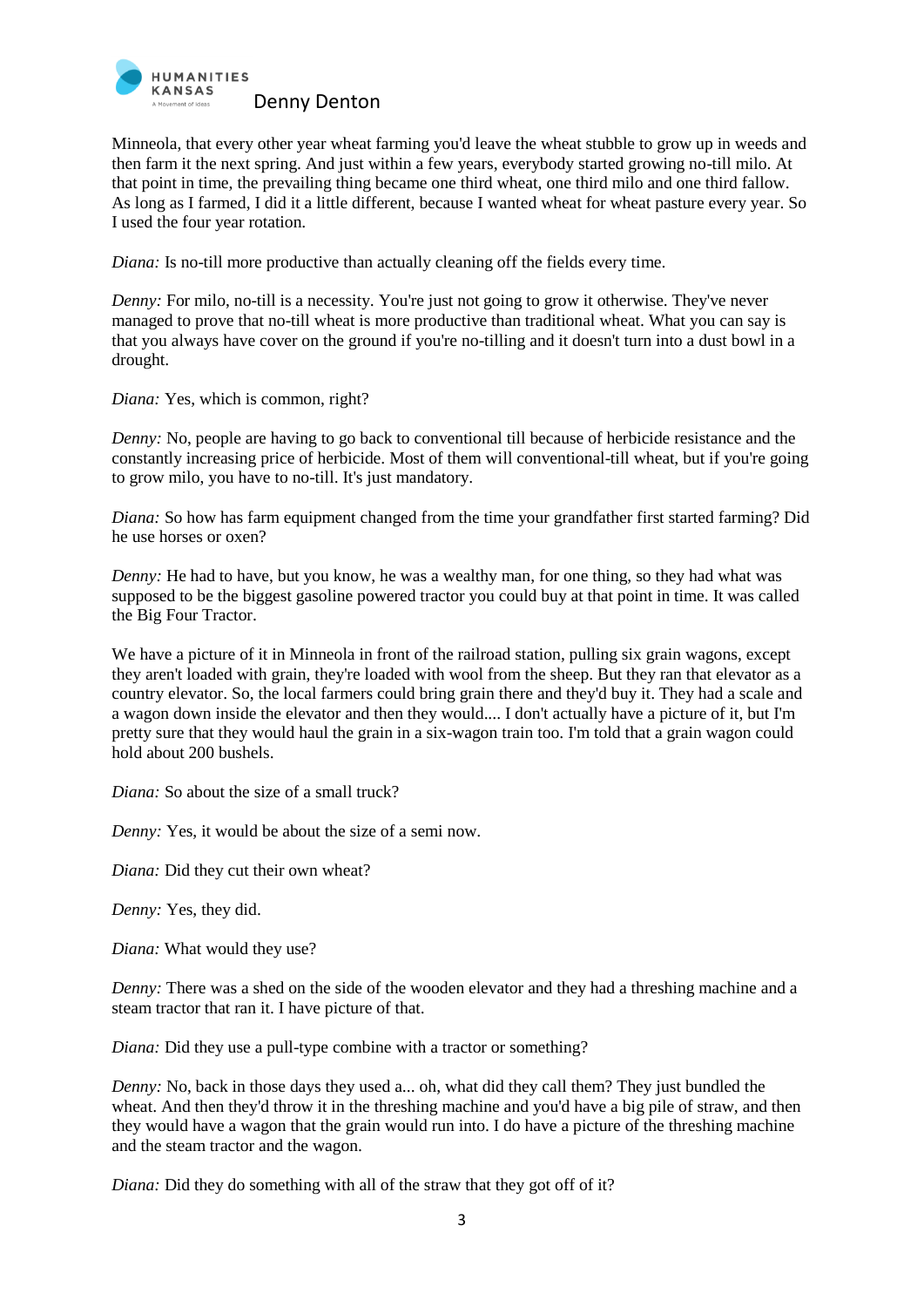

*Denny:* They would have had to. One thing that it would have been used for was bedding for the barn stalls where they kept the horses, because even though they had, at the very least, a gas tractor and a steam tractor, I don't think that would have been enough. I believe the wagon that was getting filled with grain was pulled with horses, too.

*Diana:* The big workhorses?

*Denny:* I don't know. Just from the picture, I'm not sure I could tell you whether they were big or little.

*Denny:* They didn't use mules, though?

*Denny:* They may have, that's before my time, so I can't say for sure. I can tell you that they had four horse barns on the ranch.

*Diana:* Did they raise horses like they raised cattle, to sell?

*Denny:* I don't know the answer to that either; my guess is that they did not. I could tell you that they also had 16 acres of sheep sheds.

*Diana:* When they first started, they raised sheep, right? Is that what you said?

*Denny:* Well, I don't want to say when they first started, but from 1908 till 1912, when my Great Uncle Robert, everybody called him Rob, according to Dad, was out here running the ranch, it was a sheep operation.

*Diana:* Do you know how many sheep they had?

*Denny:* I don't. My sister Debbie does. She did her paper for her master's in library science on the ranch, she went back and researched the tax rules. It turns out that in those days, they taxed you so much a head on your animals. So she was able to get the numbers from the tax records. She went down there. At that point in time, they were in the basement of the courthouse.

*Diana:* When did they start raising cattle? Did they have some with the sheep or...

*Denny:* Well, as soon as 1912, this is what Grandma Denton said, the sheep got a disease and they all died. And at that time, my great-grandfather called Rob back to Leavenworth to help with the elevators that they owned and returned it to a cattle operation. He would hire a ranch manager. There's even one family in Minneola that was brought out here to be the ranch manager. They still have the original contract, supposedly.

*Diana:* Were they furnished a place to live on the ranch?

*Denny:* Yes, they lived in the big stone house that I live in.

*Diana:* So what type of cattle did they grow? Certain breeds?

*Denny:* I don't know the answer to that. I know that at times, at least, most of the grass was wintered out because I have a copy of an agreement between George and Pearl Abell and Winfield Denton where he rented the big pasture, which at that point in time, I think even when my dad moved to the ranch, the big pasture was 6,000 acres of grass, so that would have been the majority of the grass on the entire ranch. It was all in one big pasture.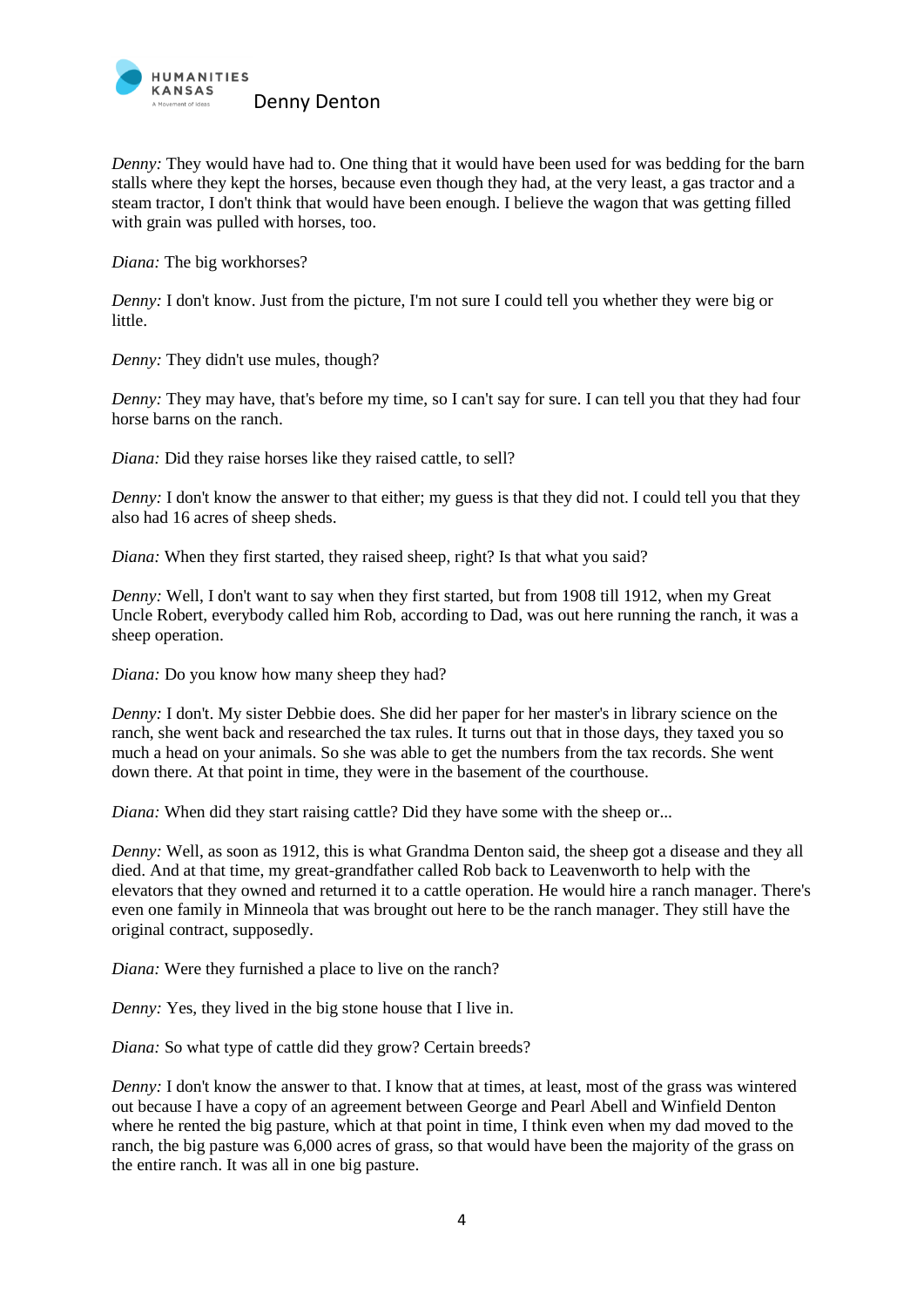

*Diana:* Did they rent it by the year or by the season or...

*Denny:* Yes, it was by the season. I'd have to go back and look at that, I can't remember whether it was by the acre or by the head. I just remember seeing George and Pearl Abell's names on there and that it was a year's lease agreement. So I'm guessing it was probably by the acre.

*Diana:* So how many head could you run on 6,000 acres? If it was in good shape?

*Denny:* Stockers, if it was just a grazing season, I would say you could easily run probably 600.

*Diana:* When did the family start operating the whole ranch themselves?

*Denny:* Well, except for Rob, nobody lived on the ranch until 1949 when my father, Winfield Denton and his wife Betty Jo Denton and their 18-month-old son moved to the ranch. It's been operated by either Winfield and Betty Jo or myself since 1949.

*Diana:* Did they pick a certain breed of cattle.

*Denny:* Since 1949, we've always been a stocker operation, we have never had any cows.

*Diana:* So where do you get your stockers? Are they steers mostly now?

*Denny:* No, at least as I think back, there were almost exclusively heifer stockers. The reason for that is that we worked through an order buyer in Russellville, Alabama. Almost without exception, heifer stockers are \$20 a hundred cheaper than a steer and \$15 a hundred cheaper than a bull. So, when you sell them to the feedlot, you usually get somewhere between \$3 and \$5 a hundred less, so it just makes sense to buy heifers, because of the big difference in the price when you buy them in the south.

*Diana:* When you buy heifers, how old are they and about what do they weigh?

*Denny:* You buy them at weight. Right now, I usually buy 500 to 525 weight heifers.

*Diana:* And you buy them when?

*Denny:* I'll buy them over the winter, usually. At the end of grazing season, I put them on the video. I sort them off and we sell them on the video auction, but you have to sell them in numbers. You'll always have a few left over because to sell them on the video auction, you have to make up load lots. They prefer 8 weight feeders, which is what the feedlots want anymore, that's about 60 to 62 head alone.

*Diana:* When your dad ran the ranch, did he have someplace that he sold them?

*Denny:* Yes, from the time he moved to the ranch until I moved back, they were all always sold at an auction, cattle auction, well, not always.

*Diana:* Like the sale barn?

*Denny:* Yes, a sale barn, one of the ones here, predominantly. Now, if he could get somebody to buy them on the ranch, he would do it that way because it's way cheaper. You don't have the freight. You have to have as bad of a shrinkage, you don't get rinky-dinked by the sale barn, where they pick off cattle to sell at their odd-lot sales so they can pick up cheap for their feedlot. Things like that.

*Diana:* What did you feed the cattle on top of the grass that they were on?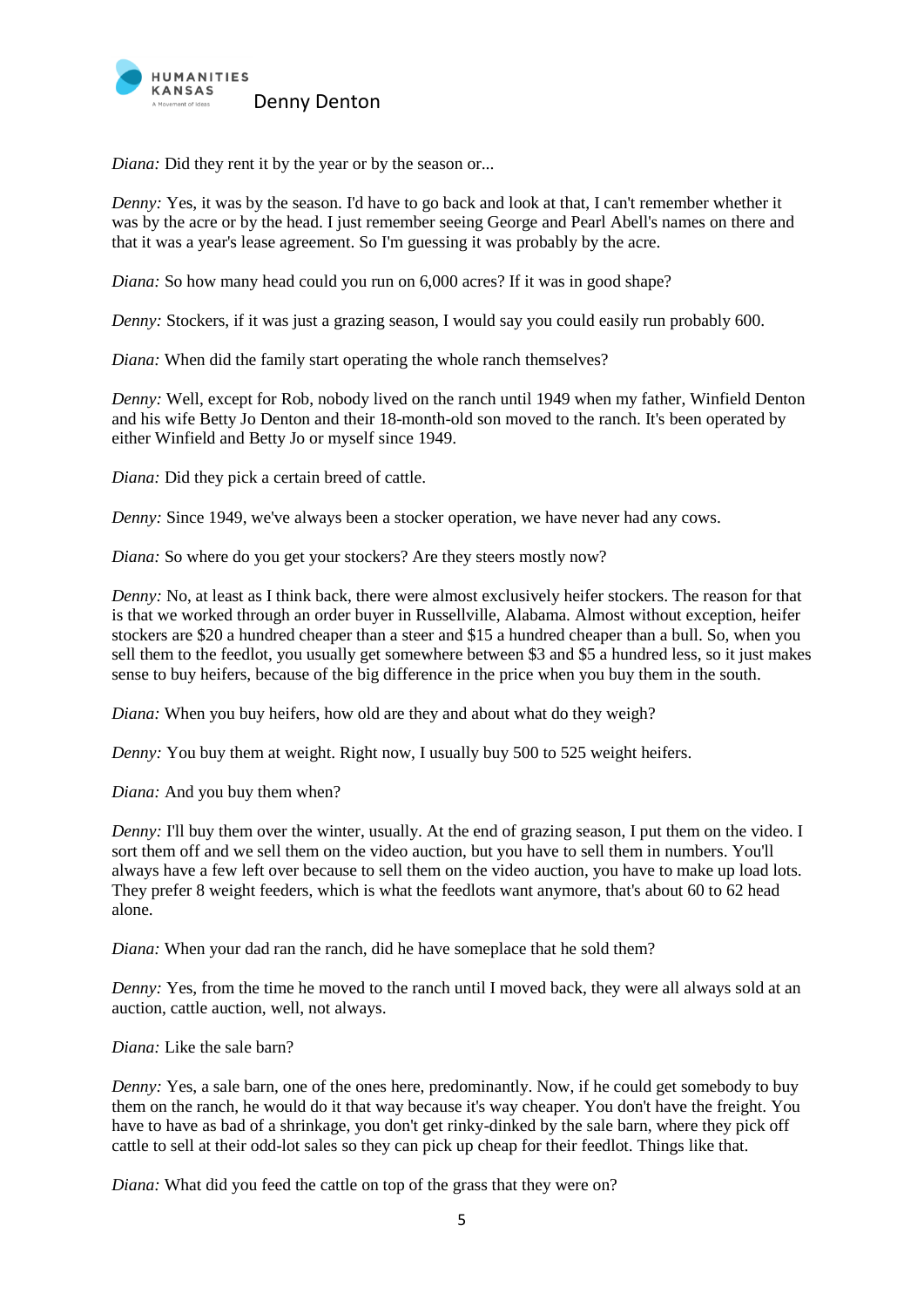

*Denny:* Well, as a rancher, I look at cattle as combines, their job is to harvest grass and convert it into something that's saleable. So my goal is to feed them the least that I possibly can, because I want them to utilize that rumen to convert grass into pounds of beef that I can sell.

*Diana:* So you don't actually cake them or feed them?

*Denny:* Well, if you run cattle in the winter, you're going to have to give them a protein supplement because the grass liquefies and there's less food value in it for the bacteria in the rumen of the cattle, and you've got to give them extra protein or basically the liquified just slows down the processes in the rumen. In order to keep them in condition and especially on a stocker, which is a growing animal, they need a protein supplement to keep them healthy.

*Diana:* What's an ideal weight to sell them at?

*Denny:* In our area, the market for them is the feedlot, so you're almost always going to be selling them to a feedlot. Usually it's not one that's very far away because they'll pay more for them because there's less freight on them and because they know they're going to have fewer health problems with them because they're from the local area. They're acclimated to the climate around here.

*Diana:* When you buy cattle that come from some other place, do you have a lot of trouble with sickness when they first come?

*Denny:* Well, at times you do. I mean, that's part of the stocker business, but it's not a fun part of it, I can tell you that.

*Diana:* Has the type of medicine that you use changed from the time you were young?

*Denny:* Yes. Shoot, they've got a better health plan than I do. You wouldn't believe all the stuff they get when they come in. They get a Draxxin shot, they get all kinds of wormer, they get IVR vaccine, they get blackleg vaccine... I guess that's about the size of it.

*Diana:* Do you doctor your own cattle, when you first get them?

*Denny:* Oh, yeah.

*Diana:* Do you brand?

*Denny:* We usually won't do that right away because they're stressed-out cattle and have been on the truck for around 15 to 16 hours. So all we do to them is, you know, everything's ready for them, the hay and the water and everything, it's all ready. We just walk them off the truck and let them rest for a few days and then we'll work them. Before we turn them out, we're going to run up through and give them a Draxxin shot and ear-tag them, mainly so we can identify them, so we can keep records on each animal individually on how much medicine they've had and what kind they had and that kind of stuff.

*Diana:* Do you go out and ride through the cattle every day?

*Denny:* Heck yes, twice a day if they're getting sick.

*Diana:* Do you do that in a pickup, or a horse or four-wheeler?

*Denny:* Usually these days, it's a four-wheeler. If we're having a lot of trouble, we might have to take a horse out there, but usually it's quicker or faster to do it with a four-wheeler.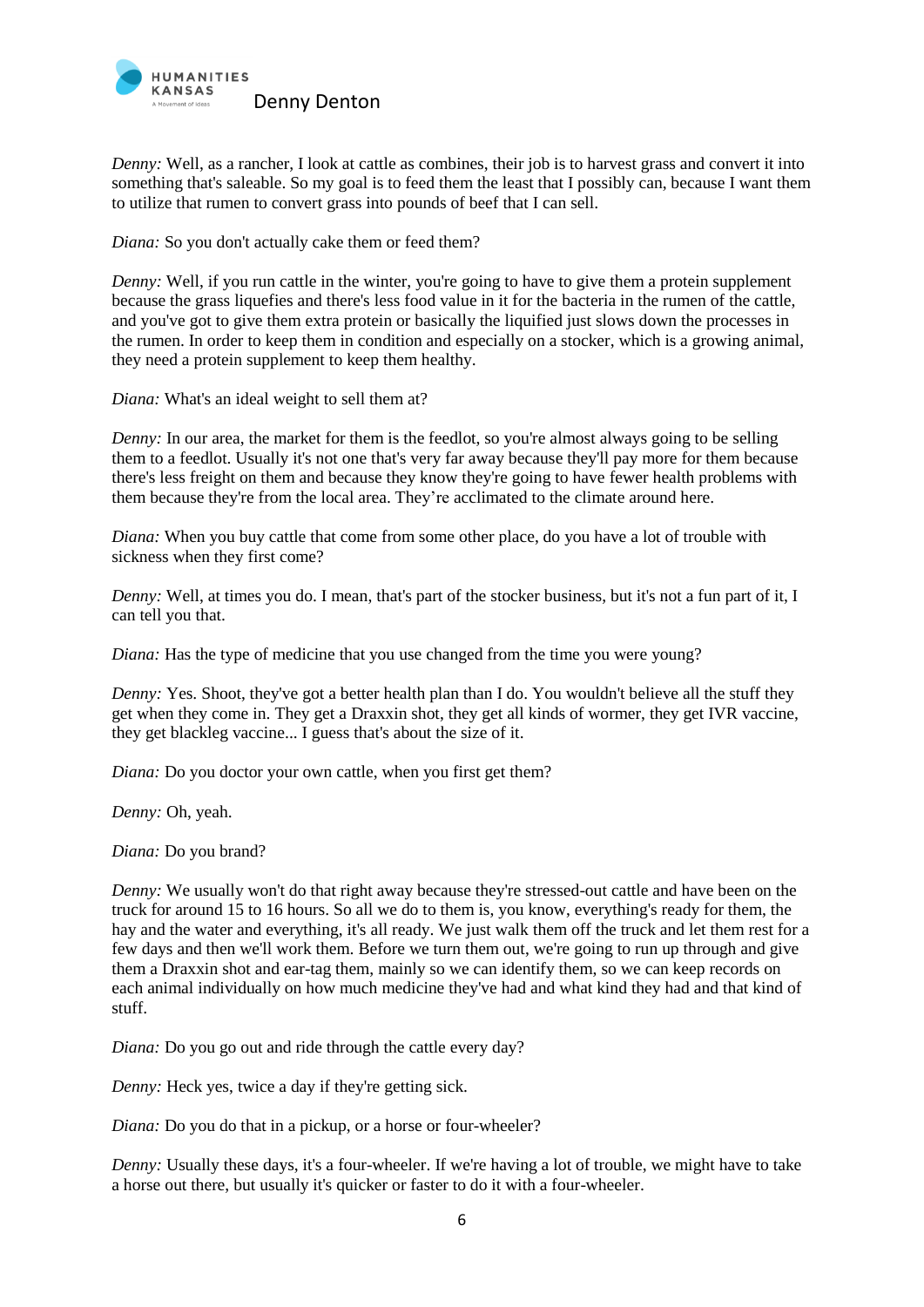

*Diana:* You have lots of pastureland to cover?

*Denny:* Yeah, we have some grass traps that we put them in until we get them straightened out.

*Diana:* Yes. When you doctor, or when you first get them, do you tag and do that first doctoring, do you have people that come in and help like other neighbors, or do you just use your hands that you have?

*Denny:* We usually handle it ourselves.

*Diana:* Do you ever barter or trade work with your neighbors?

*Denny:* That's rare anymore. When I was growing up, all the ranchers threw in to work, but that just isn't very common anymore.

*Diana:* Has the ranch always had a hired hand?

*Denny:* Yes.

*Diana:* And how has the hired hand been paid? Is he given a house or beef or...

*Denny:* We've usually had one employee, he is provided with the house on the ranch, plus a paycheck. Right now, I have another employee that lives off the ranch.

*Diana:* Do you provide vehicles?

*Denny:* We provide ranch vehicles, but not personal vehicles.

*Diana:* Do they come to the ranch in their vehicle and then use...

*Denny:* They come to the ranch in their vehicle and then they use a ranch vehicle.

*Diana:* I want to go back to the machinery, what does the machinery you have now differ from what your dad had in the 50's when he first started?

*Denny:* Well, since we're not farming any more, ranching is a lot less intensive on machinery, but of course we've got different corrals than we had back then. We have a tub instead of a square fence for loading and working cattle and we have a hydraulic chute instead of a manual chute.

*Diana:* Do you move corrals around to the pastures?

*Denny:* No.

*Diana:* Do you gather your animals in before you sell them?

*Denny:* When we get ready to sell them, we'll gather them into the shipping pasture. We'll gather them and they'll come out and video them for the video auction and then they put them on sale. We walk them in and we have our own scale, so we weigh right there on the ranch, load them on the trucks and in two hours we're done.

*Diana:* Do you have any trouble getting trucks in to take your cattle to the feed yard?

*Denny:* Very rarely, because my dad relocated the main working corrals in 1962 to a spot right next to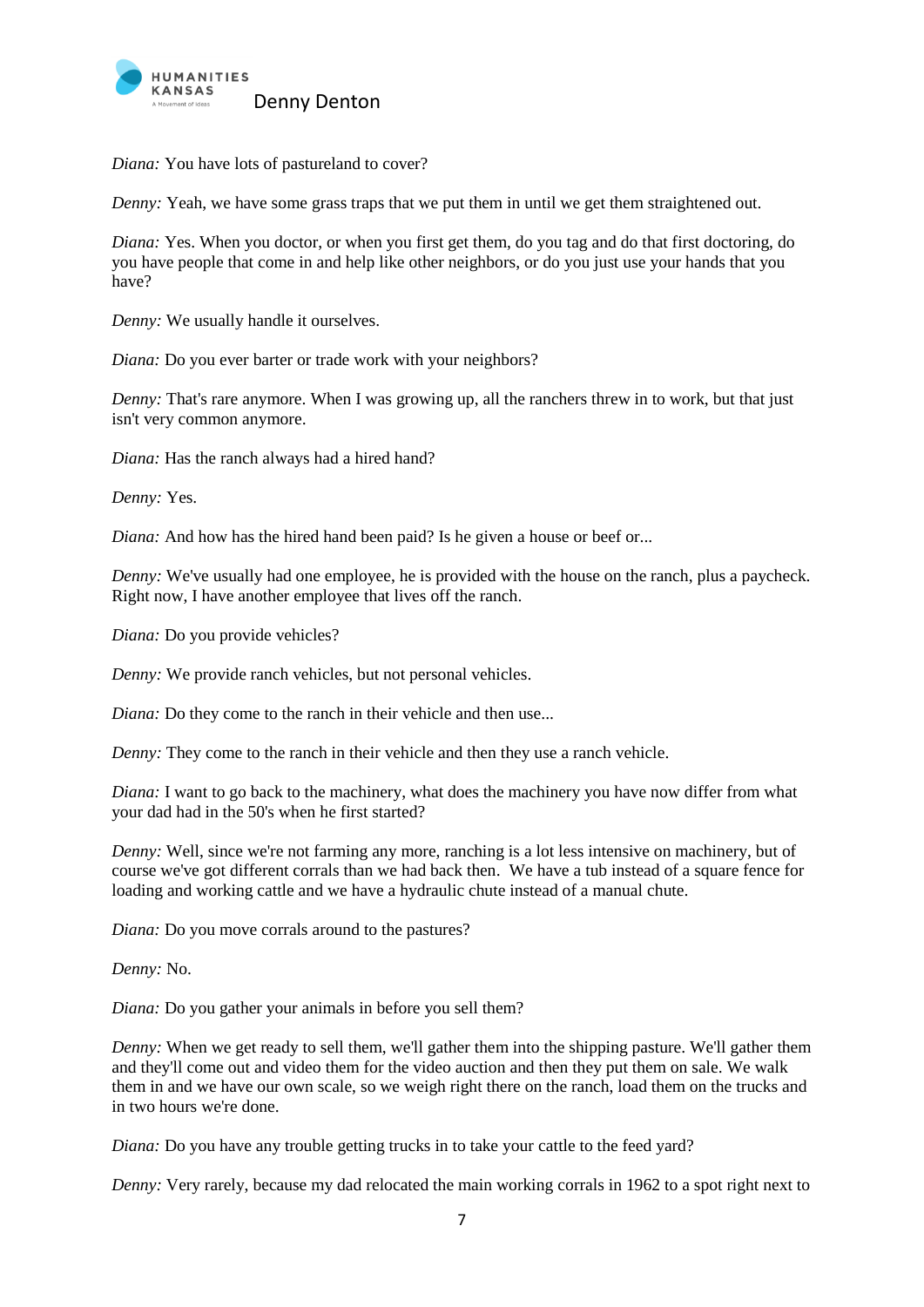

the county road that comes down to the house so that we would be able to get trucks in and out. The old corrals were down the bottom of a canyon and it was kind of a problem. There were times when we had to hook on to the front of a semi and drag them up the hill. We just don't have that kind of a problem anymore, since the 1960's.

*Diana:* When you were farming, what type of equipment did you have and what did you pay to have people do it for you? Did you plow yourself or plant or what?

*Denny:* I did everything myself except to plant milo. I never bought a planter because I didn't feel like I could afford one for the number of acres that I have. I would pay somebody to plant the milo.

*Diana:* What about cutting... harvesting the crops?

*Denny:* We never... I believe that since my dad moved to the ranch in 1949, we've owned a combine for one year. When he was renting combines, he would lease a combine every year, but within a few years, the machines had gotten so much bigger that we couldn't meet the minimum number of separator hours that you had to pay for to lease a combine. So ever since then, we've had... Well, as long as I farmed, I would hire somebody to combine and I would help haul it myself. I had a semi, a tandem and a grain cart, and I would haul it to town myself.

*Diana:* So how have the prices changed since you started till now, until you finished or you quit farming?

*Denny:* Well, as anybody would tell you, it's been up and down. Markets, you know, unfortunately, the best wheat and milo markets we had were during the drought and we couldn't raise very much. And, you know, I share rent, so I still have grain to sell. The last three years have been pretty grim, but this year wheat prices were better, you know, not really great, but better, and milo prices are the best they've been for quite a while right now. Right now, milo's a dollar over corn at the Minneola elevator.

*Diana:* So how has the cost of hiring somebody to cut it changed?

*Denny:* It just keeps going up.

*Diana:* Is it based on how far you are from... or how much they're doing?

*Diana:* Well, a custom cutter always charges so many dollars an acre. I don't know what it is now, I've been out of it for some years. So much a bushel over a minimum number of bushels. It used to be... I'm not sure what the minimum is. I think most of the time it was 20 bushels, maybe traditionally the price of it would be like twelve, twelve or twenty-three. What they meant by that was \$23 an acre, 23 cents a bushel over... I think it was 20 or 30 over on wheat and 40 on milo and 23 cents a mile to haul it to town.

*Diana:* Like you said, it keeps going up. I want to talk about different things that have happened, like disasters. Do you remember any snowstorms when you were on the ranch?

*Denny:* Fifty-seven. It was because it was both the worst disaster when I was growing up that we ever had because I believe it was 40-some head of cattle that my dad lost that were smothered in a canyon. I was out of school for three weeks. It was three weeks before they got the roads cleared. Also because, even though it's the worst blizzard of... well, before I left home, and it didn't snow in Ashland, it rained. And it didn't snow in our south pasture, it rained. At the house, the snowdrift when the wind quit blowing, went all the way up to the top of the roof. There's a sheer bluff to the east of the house, and there was so much snow in the canyon that you could walk off the sheer bluff and over the canyon, if you were careful to avoid the little air space between the bluff and the snow drift.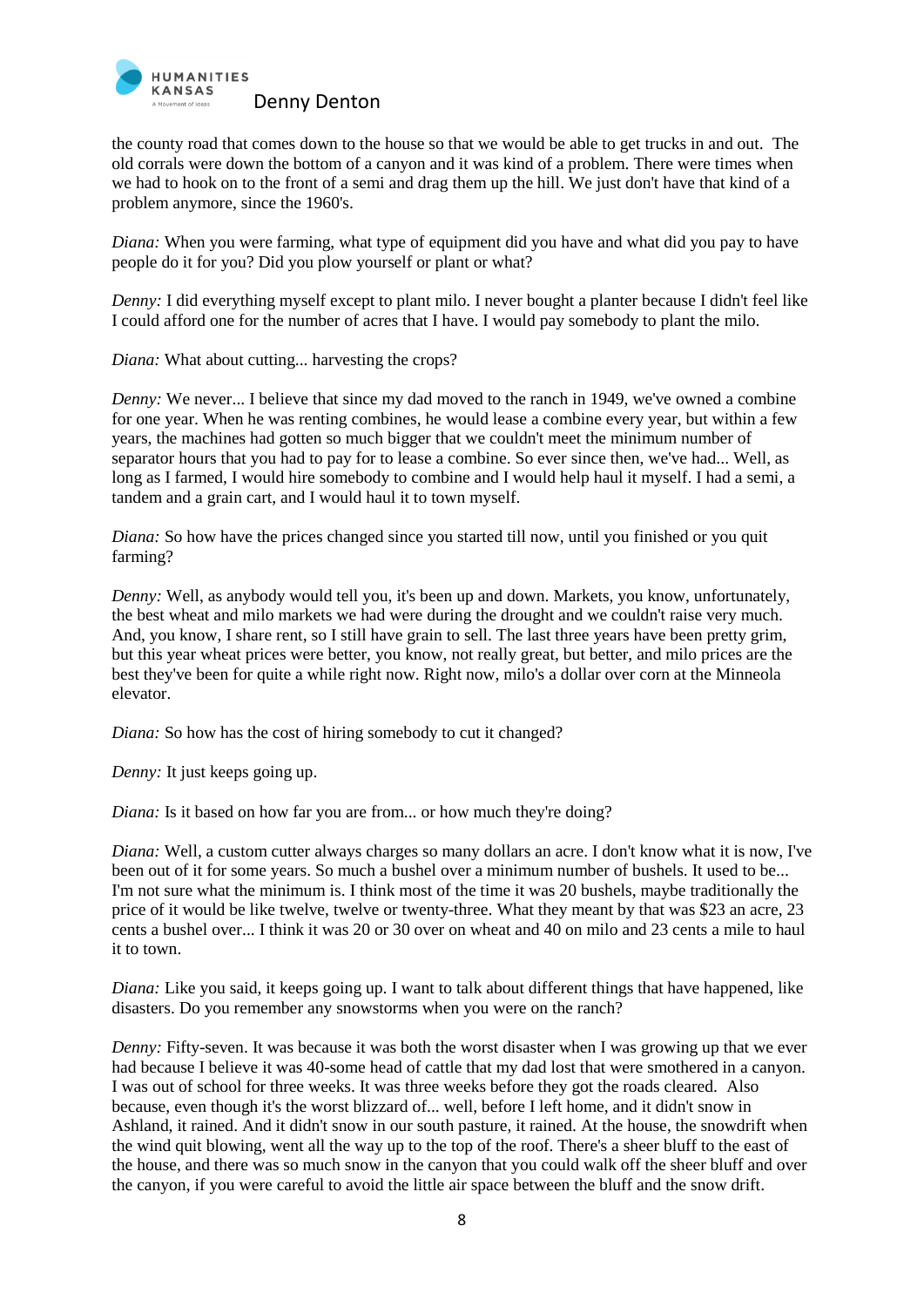

*Diana:* Oh, yeah, somebody told me about the flood that they had in 1957.

*Denny:* Yeah, well, it was just all that snow. My gosh. Well, where those cattle smothered, there was still a snowdrift in there on the Fourth of July. I think it was still there.

*Diana:* Did you have to feed the other cattle or give them water or stuff to keep the rest of your herd alive? Do you remember that?

*Denny:* Well, I was young enough that I was only the third grade, I just remember Dad and, I think it was... Gage was his last name. I can't think of his first name right now. They were digging them out. The cattle would get in the canyons to get away from the wind and the snow would drift in and they'd have to dig them out because they'd be pinned up against the bluff (if they didn't smother like they did on the one canyon). They'd have to dig them out, but it was late in the year and it warmed up pretty quick, so I don't think there was any problem with water. There was, like you said, a flood, but all the creeks had water, I remember, the buffalo wallows were full, everything had water in it.

*Diana:* Do you remember any other big snowstorms? You weren't around for the one in 1971?

*Denny:* No, I was in Tucson, Arizona.

*Diana:* Do you remember the flood in 1965?

*Denny:* I do. We went up and our neighbor Butch Marshall had a brother-in-law that lived in South Dodge, and he gathered up all of his neighbors that had cattle sprayers when we took them up and pumped the water out of the basements in South Dodge. Because of all the cattle sprayers had suction hoses that you could throw into a pond or a tank at the windmill or something to fill the sprayer with.

*Diana:* So how long did that take?

*Denny:* Oh, an afternoon.

*Diana:* So how big would the sprayer be? I mean, how many gallons?

*Denny:* Well, the sprayer wouldn't hold that much, 200 gallons. But they weren't pumping the water into the sprayers, they pumped them into the road and it ran down into the drainage ditches.

*Diana:* So that was when the Arkansas River flooded?

*Denny:* It was, yeah.

*Diana:* And it took a while for them to get everything cleaned up.

*Denny:* Well, that part didn't affect us on the ranch, the only thing I remember is going up and helping drain out basements. But yeah, I'm sure South Dodge was completely inundated that time.

*Diana:* Do you remember any tornadoes?

*Denny:* The only one that I remember well, Jim Arnold and his wife lost their house in the 1950's. I remember getting in the pickup with Dad and we drove over to look at it. I mean, it was nothing left above ground and he never rebuilt the house. He moved to a different spot and built a house.

*Diana:* Didn't want it to come back.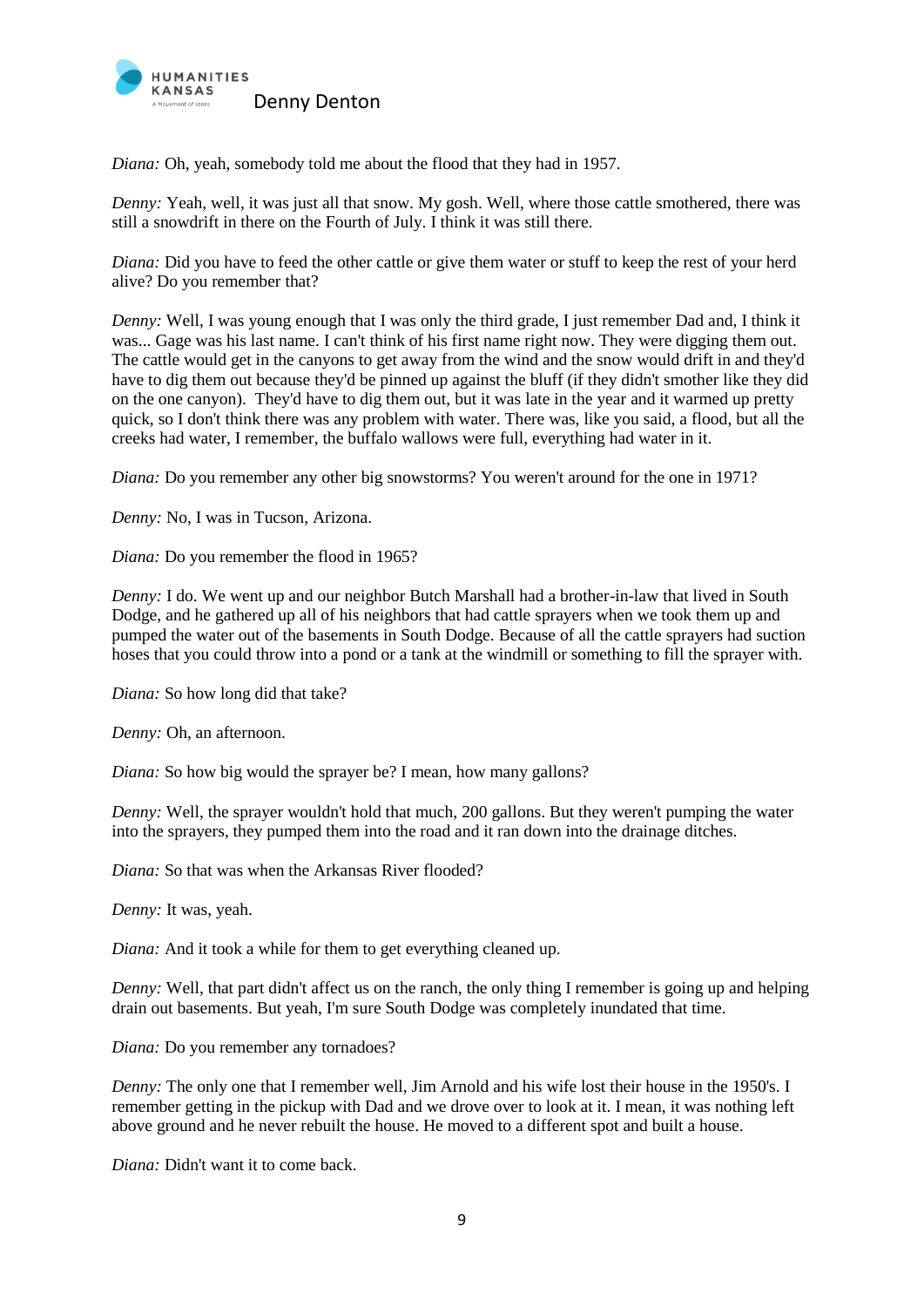

*Denny:* Evidently, they considered that an unlucky spot. Yeah, and then Allan Thornback, just a couple of years ago. He lost his house in a tornado.

*Diana:* When did you first become involved in the family operation? Did you have cattle when you were younger?

*Denny:* Well, yeah. We were allowed to run 20 head of cattle at the ranch. It was a 4-H program, we bought 20 head at the sale barn or stockers and then you would run them on grass. You had to pay your parents grass rent and then you would take them up and sell them at the sale barn and figure up whether you lost or made money. And I was fortunate enough to be, well, when I was doing that, I was fortunate enough to make money at it. But that was definitely not guaranteed.

*Diana:* Was that like a pen of cattle that you did for 4-H?

*Denny:* Well, it wouldn't be a pen. Twenty head. A pen is 50 to 100.

*Diana:* Did you show steers at any time for 4-H?

*Denny:* My parents wouldn't allow us to do that. They said it wasn't real because they paid premiums. When you grow up, nobody's going to pay you a premium for your cattle.

*Diana:* You mentioned that you judged grass. You were on a grass judging team. Where did you go and how did you learn how to judge grass?

*Denny:* Well, we had a really good county agent named Don Wiles, and all the 4-Hers, he would recruit you for the land judging team, the range judging team, and the livestock judging team. I mean, he took it seriously. He'd pick you up after school and go out judge practice holes for land judging all over Clark County.

Then he had regional contests and I think it was district, regional, state, and national contests then. I was lucky enough to be on teams with some pretty sharp individuals; our land judging team and our grain judging team both got to go to national contest.

*Diana:* Do you remember the people that were on the team?

*Denny:* Yes, the grain judging team, I remember Allan Rankin. The land judging team was Harry Ayers and myself. I don't remember the other two people.

*Diana:* Do you remember where you went, when you went to the...?

*Denny:* They said they were in Oklahoma City. At that time, Oklahoma City had the largest land area of any city in the United States. They were on a 10,000 acre ranch that you couldn't see another building from. It was in the city limits of Oklahoma City.

*Diana:* And you were successful?

*Denny:* Well, yeah, we placed. On the land judging contest, I think we got 13th. I don't remember all the grain judging contest, but I believe we placed on that one, too. We won everything all the way up to the national contest. Now, Don Louth claimed until the day that he... as far as I know, he's still alive.

*Diana:* He did pass away.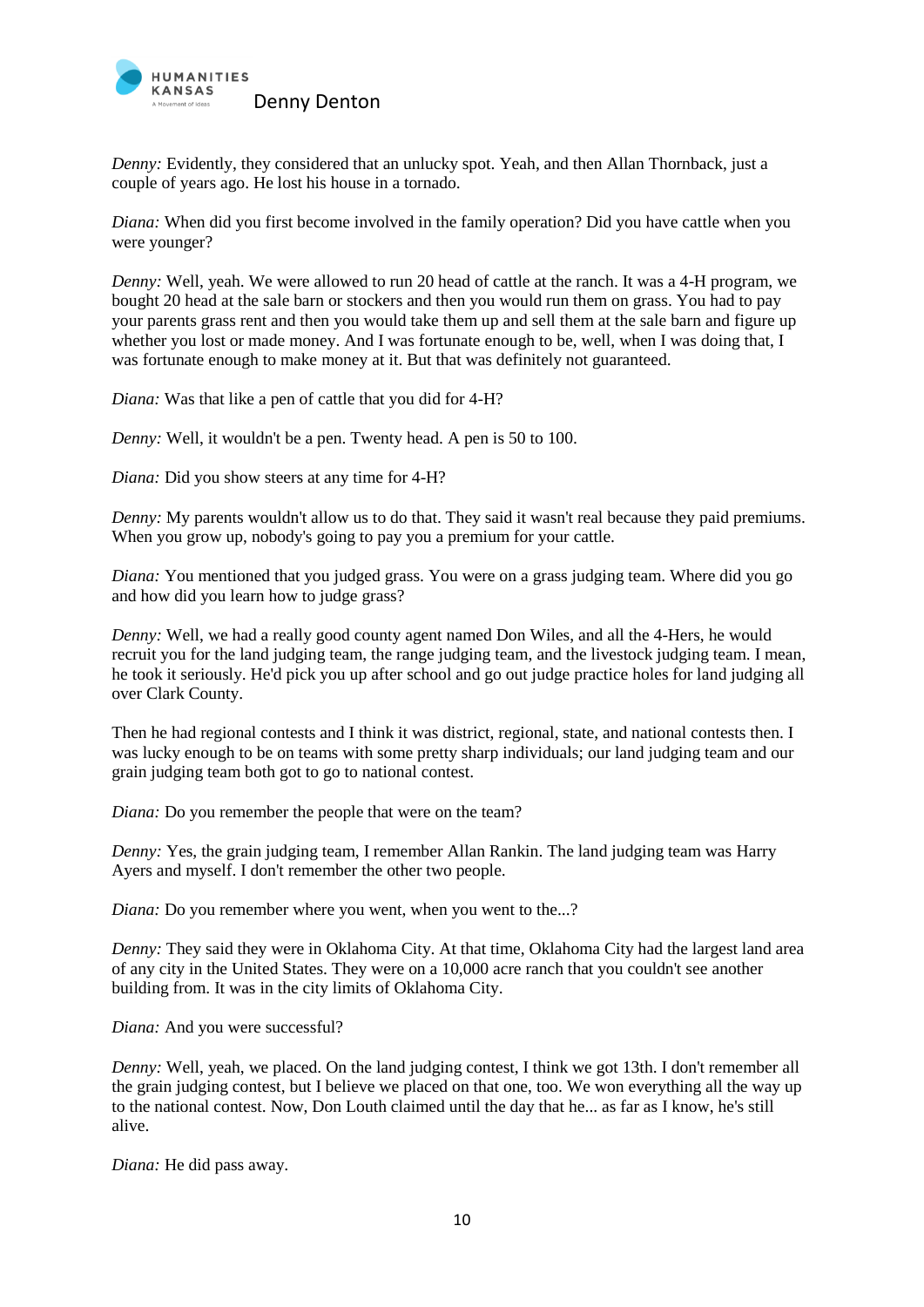

*Denny:* He claimed that we won the land judging contest because the people that judged this one were wrong. And I don't know if that's true or not, but he believed it, though, because he told me that again, after I moved back home in 1993. He was still upset about it.

*Diana:* The land judging and grass and stuff, has that helped you in your operation?

*Denny:* Oh yes, especially helpful was in the range judging. He would get us a complete set of Philip's books, which the Phillips Petroleum Company, for whatever reason, had hired people to put out these books of native grasses and introduced grasses and undesirable plants, poisonous plants. I think there were six of these books, and he made us go out and memorize grasses and learn how to identify weeds. And on the farm land, he taught us how to judge soil and soil depth. It was definitely a learning experience and there was a lot to learn. I learned a lot of that!

*Diana:* How has your current operation changed since your folks had the ranch?

*Denny:* Well, you know, things are continually changing. I mean, it just changed. It's not like they kept doing the same thing for 50 years. After I moved home, we changed the farming operation from every other year, wheat to wheat, milo and fallow. Then we changed the ranching operation from setstocking to managed grazing, where we have 36 paddocks and we run all the cattle in one herd and rotate them around the ranch to allow the grass to recover after the first bite before we graze it again. It also forces them to graze plants they maybe would not graze if they had a choice.

*Diana:* How has fencing changed?

*Denny:* Well, the main thing is that with managed grazing, you use a lot of hot wire.

*Diana:* Did you lose any pastureland to the fire in 2017?

*Denny:* Almost exactly half.

*Diana:* And has it recovered pretty well now?

*Denny:* Well, it's not completely recovered, especially on the ridge tops, where it is pretty shallow. For some reason, there seem to be roughly circular areas where there's not much there but weeds. Canyon bottoms, you know, where there are taller grasses and soil's deeper and there's more moisture, they seem to have recovered pretty well.

*Diana:* Did the fire jump a lot of the canyons or did it go down in them?

*Denny:* Oh, yeah, it burned everything in its path, but our ranch mostly didn't burn in the head fire. It mostly burned in what the fire department called the "flank fire". Even though part of it started in our ranch because our lines started the fire. And they did burn the northeast part of the ranch, but when the wind changed about four o'clock on Monday, the fire started burning back to the south.

It burned across the Herman Ranch, which joins me. According to Luke Rush, the ranch manager there, it only took a half an hour to burn 15,000 acres. But that's set a flank fire that burned over onto our ranch. But the flank fire was burning with the wind, so it never got really big or burned really fast. It just didn't.

In fact, the firemen were fighting it, and on Monday night they had to leave to go save Burton's house, and we told them to not come back until daylight, because they were going down in the canyon country and people were driving around places where they had no idea where they were going. And I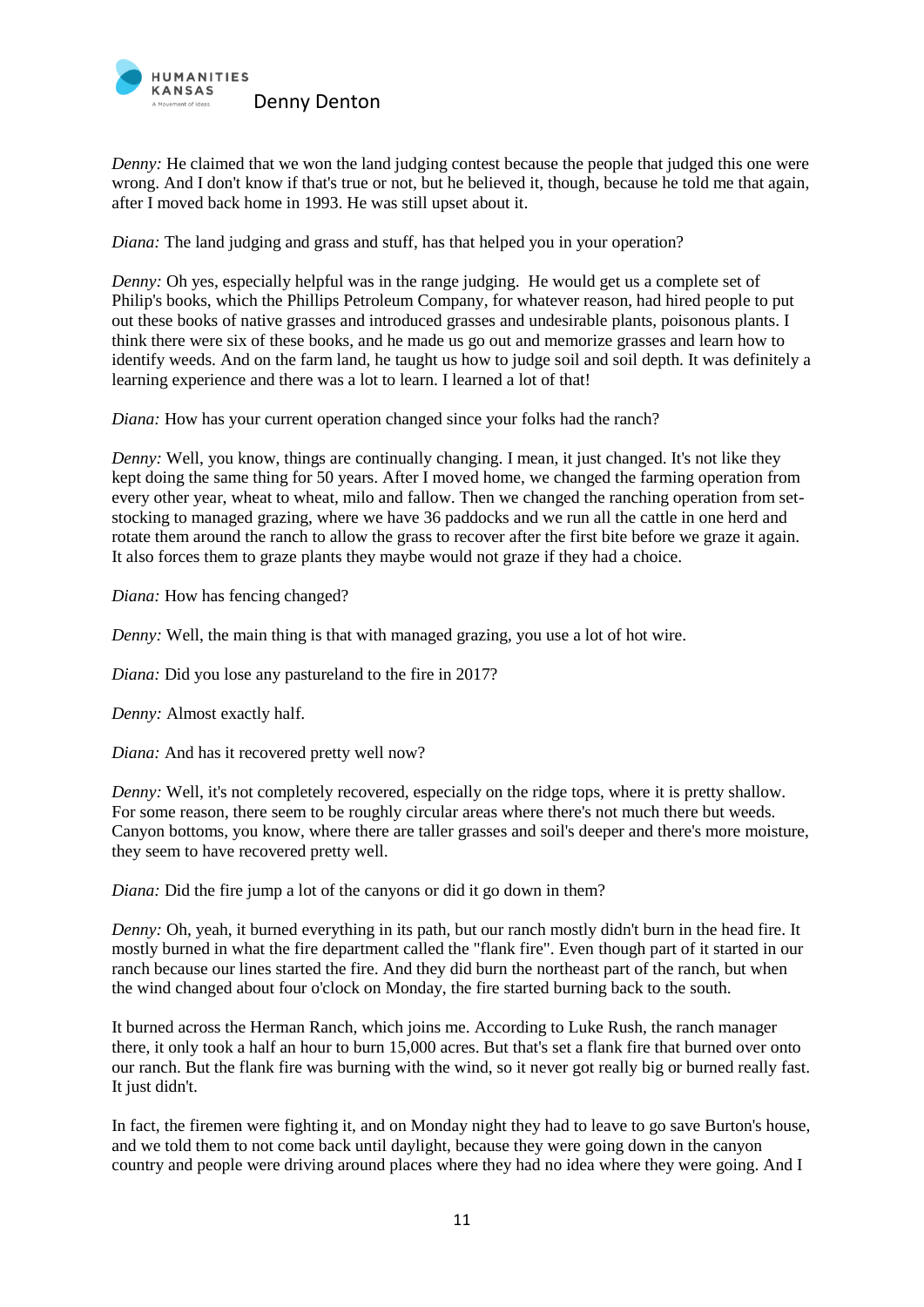

was afraid somebody was going to get hurt. They came back the next day and we were able to set up a shuttle of water tanks on one ridge so we didn't have to go up or down canyons.

We got out Tuesday evening about seven o'clock and finally met the Ashland Fire Department coming up from the south. On Tuesday, we hauled over 60,000 gallons of water to our south pasture to fight the fire with.

*Diana:* Did you lose a lot of fence?

*Denny:* Half the grass, half the fence.

*Diana:* Did you take advantage of some of the programs they had then to replace fences?

*Denny:* When somebody says they're going to pay 75 percent of the new fence, I can be a real good rule follower.

*Diana:* Yes. Like the Community Foundation had a system going and there were several other places.

*Denny:* The big money came from the NRCS. I felt that our NRCS agent here in Ashland, Adam Elliott, did an outstanding job. I mean, he set up a system where they used iPhones to check out the fence, and if the people that were checking it found something wrong, they would take a picture of it and send it to him and he would get a hold of you and take care of it. And he got everybody paid pretty darned promptly.

*Diana:* So what type of fence did they build back? Was it a five-wire fence? Did you use steel posts or wood posts or a combination?

*Denny:* Well, you had choices. You could use wood posts or you could use steel posts. And the biggest part of my fencing was perimeter fence that burned. And, of course, except for a little short section that involved the Bouzidens, it was all a fence between the Herman Ranch and ours. So basically, John Herman and I had to agree on how we were going to do it. And we got along pretty well. You know, we didn't have any big problems. We got together and agreed how we were going to do it.

He hired a crew to put in all the corners and brace points because he wanted it made out of steel and he had a machine shop somewhere. I mean, Herman's are a huge operation, and they made them up and he had a crew. Then I hired a fencing crew that strung all the wire, stretched it, and put the clips on and stapled the... I guess they didn't have to staple anything. They put the clips on the steel posts. Well, yeah, we did, because for line fence we used four steel posts and a creosote post.

*Diana:* Yeah, so did you take advantage of any of the hay that came in?

*Denny:* I didn't need to. Half of my ranch was unburned, and I had enough grass on the unburned part of the ranch because it was in March and I was just starting to buy all the stockers I was going to buy anyway.

*Diana:* So you just kind of postponed when you bought?

*Denny:* Well, I quit buying because I only had half the grass I thought it was going to have. But I was pretty lucky. I didn't lose any machinery, didn't lose any houses. Nobody got hurt. It burned within about 100 yards of my house, but it didn't burn it.

*Diana:* Let's talk about how your family has been involved in the community. Are you on boards or was your dad on boards? Don't you sit on a lot of stuff?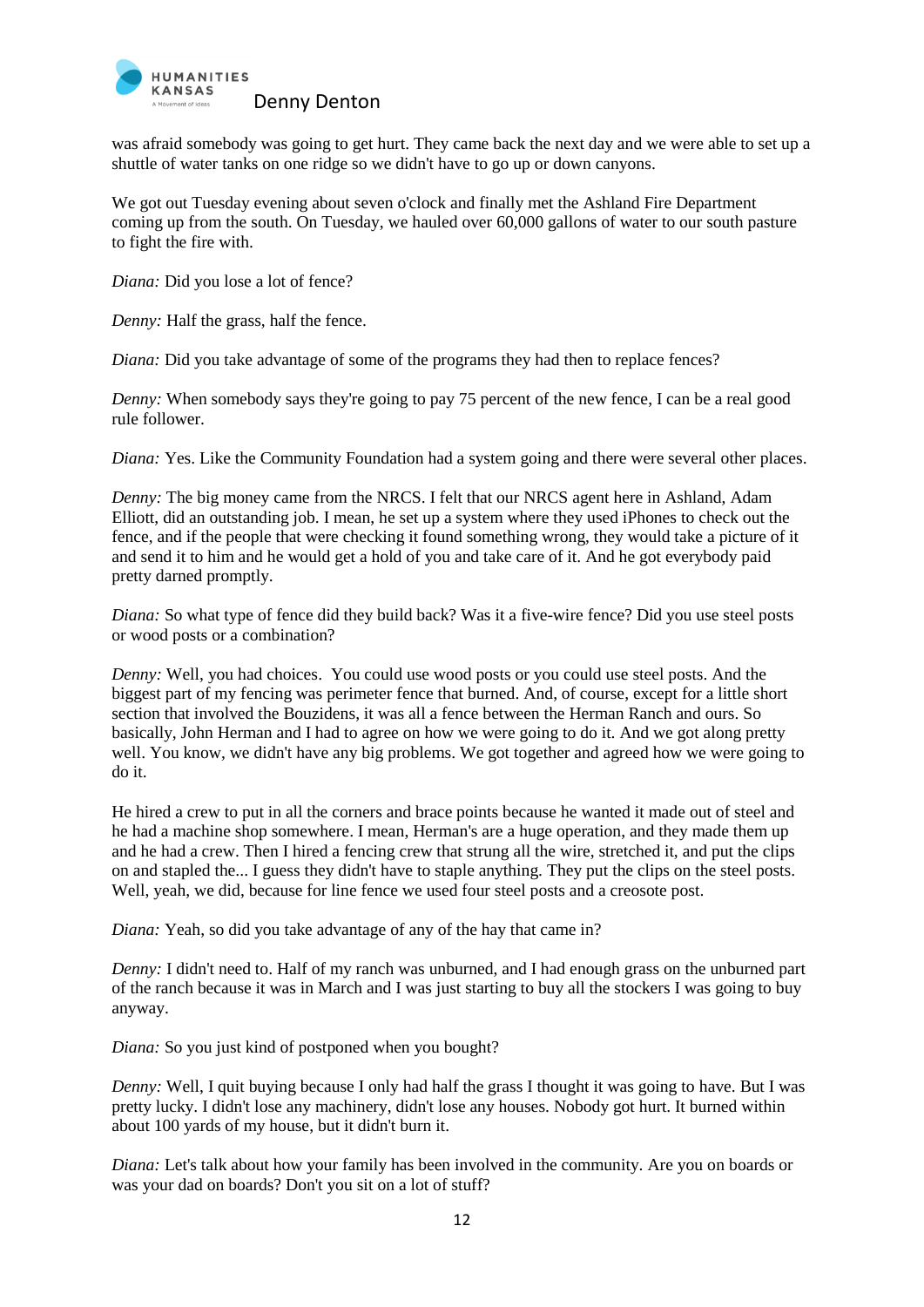

*Denny:* It was my dad and my mom. My dad was... I'm sure that he held every office that could be held at the First Presbyterian Church here in Ashland several times over, and my mom did too. Mom was a county commissioner. She was in P.E.O for I don't know, 70 years. She was in Civic Club in Minneola, Eastern Star in Minneola. She was on the Centennial Committee for the City of Minneola. I know my dad was involved too. They never had a swimming pool in Minneola; the City of Minneola refused to build one. So a bunch of the local farmers got together and raised enough money to build a swimming pool in Minneola. My dad loved to swim, so I know he got involved in that. And he flew gliders for a number of years and belonged to a flight club, a group of farmers in Minneola that owned airplanes. He belonged to the Masonic Lodge and the Shrine Club.

*Diana:* Was he one of the Shriner clowns?

*Denny:* Yeah, he loved doing it. He loved being a clown. Mom sewed him up a clown suit and he would march in all the parades. They had an antique fire truck, that they turned around at that point in time. Frank Reed built them a trailer, and they towed that thing around and they had a ball. They might have even had a drink or two while they were doing it.

*Diana:* What have you been involved in? Quite a few organizations to?

*Denny:* Yeah, I've been on the extension council, conservation board. I'm on the hospital board up at Minneola.

*Diana:* Are you on the museum board?

*Denny:* I'm on the museum board, I forgot that one.

*Diana:* Are you active in the church here?

*Denny:* Oh, yeah, I'm active in that. When I first came home, I joined the Methodist Church in Minneola because I had a boy in high school. He needed to get acquainted. And you know, I like the church. I didn't have a problem with that. It's just that when my parents got to where they couldn't drive anymore, I started driving them down to Ashland because that was their church. They weren't going anywhere else.

*Denny:* Then the people in there, I grew up going to church with them. So, we're trying to keep it going.

*Diana:* So how has your role in the community changed? Are you more active or less active? Are you active in both?

*Denny:* I'm more active now than I was when I first came back because I quit farming. When I turned 70, I talked to my boys and Kim and Debby talked to our nieces and nephews. Nobody wanted to come back to the ranch, so I basically hired a young man to be the ranch manager. I guess I still make the big decisions, but...

*Diana*: Is your ranch in a trust?

*Denny:* No, no. It was when my parents passed away, but right now it's incorporated and I own a third and each of my sisters own a third.

*Diana:* What's the smartest thing you ever did?